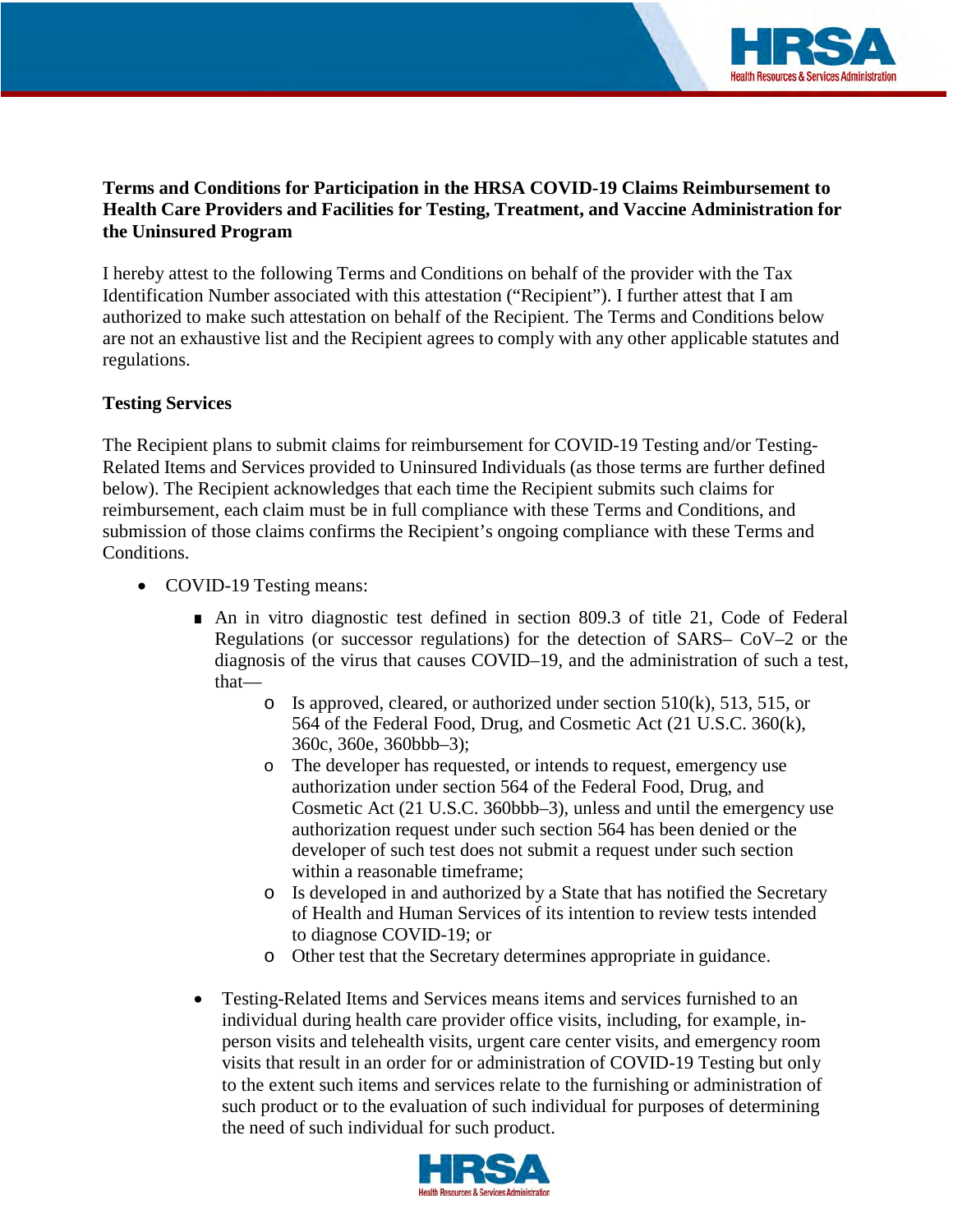#### **Treatment and Vaccine Administration Services**

The Recipient plans to submit claims for reimbursement for care or treatment related to: 1) positive diagnoses of COVID-19 where COVID-19 is the primary reason for treatment or 2) administering COVID-19 vaccinations provided to individuals who do not have any health care coverage at the time the services were provided. The Recipient acknowledges that each time the Recipient submits such claims for reimbursement, each claim must be in full compliance with these Terms and Conditions, and submission of those claims confirms the Recipient's ongoing compliance with these Terms and Conditions.

The Recipient acknowledges that the Recipient's full compliance with all Terms and Conditions is material to the Secretary's decision to disburse funds to the Recipient. Non-compliance with any Term or Condition is grounds for the Secretary to recoup some or all of the payments made. The Recipient understands that non-compliance with any Term or Condition and all applicable statutes and regulations may result in administrative, civil, and/or criminal action being taken. These Terms and Conditions apply directly to the Recipient. In general, the requirements that apply to the Recipient also apply to subrecipients and contractors, unless an exception is specified.

## **Uninsured Program Fund Payment Terms and Conditions**

- The "Payment" means the funds received from the Public Health and Social Services Emergency Fund, as appropriated in Public Law 116-136, Public Law 116-139, and Public Law 116-260, in addition to funds appropriated in Public Law 177-2 (collectively the "Uninsured Program Fund"), to administer COVID-19 vaccinations, conduct COVID-19 testing, or provide care or treatment related to positive diagnoses of COVID-19 for individuals who did not have any health care coverage at the time the services were provided ("Uninsured Individuals"). The "Recipient" means the healthcare provider, whether an individual or an entity, receiving the Payment.
- The Recipient certifies that it is not currently terminated from participation in Medicare or precluded from receiving payment through Medicare Advantage or Part D; is not currently excluded from participation in Medicare, Medicaid, and other Federal health care programs; and does not currently have Medicare billing privileges revoked.
- The Recipient certifies that it, or its agents, provided the items and services on the Recipient's claim form to the Uninsured Individuals identified on the claim form; that the dates of service (or admittance if applicable) occurred on February 4, 2020, or later (for testing and treatment claims) and December 14, 2020, or later (for vaccine administration claims); and that all items and services for which Payment is sought were medically necessary as a preventive vaccination for COVID-19, or for care or treatment of COVID-19 and/or its complications, and/or for COVID-19 testing and/or testing-related items and services. The Recipient also certifies that to the best of its knowledge, the patients identified on the claim form were Uninsured Individuals at the time the services were provided.
- The Recipient certifies that it will not use the Payment to reimburse expenses or losses that have been reimbursed from other sources or that other sources are obligated to reimburse. If the Recipient subsequently receives reimbursement for any items or services for which

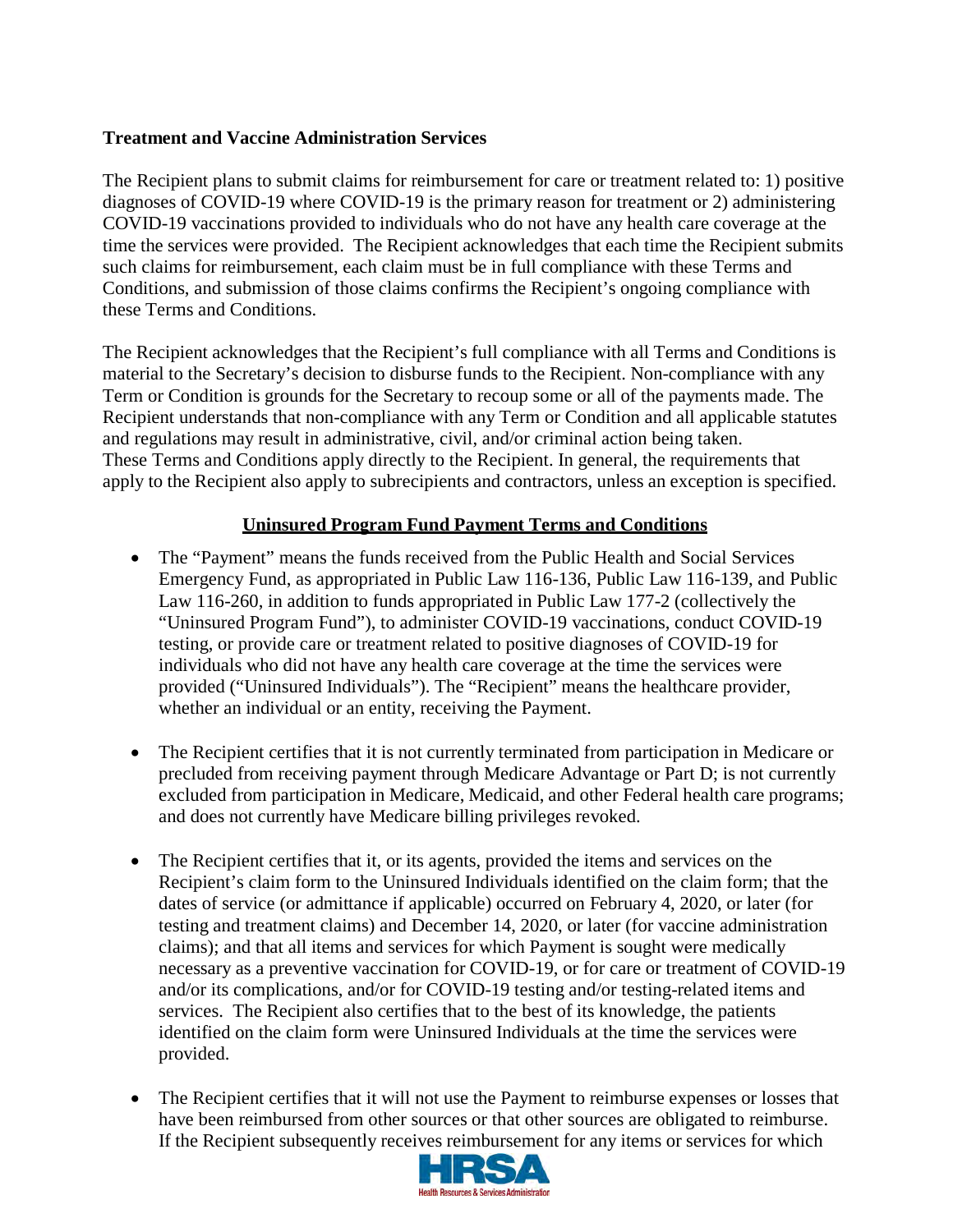the Recipient requested Payment from the Uninsured Program Fund, the Recipient will return to HHS that portion of the Payment which duplicates payment or reimbursement from another source. The Recipient will not include costs for which Payment was received in cost reports or otherwise seek uncompensated care reimbursement through federal or state programs for items or services for which Payment was received.

- The Recipient shall submit reports as the Secretary determines are needed to ensure compliance with conditions that are imposed on this Payment, including all relevant claims data, and such reports shall be in such form, with such content, as specified by the Secretary in future program instructions directed to all Recipients. The Recipient acknowledges and agrees that the Secretary will share relevant claims data with components of the Department of Health and Human Services.
- The Recipient consents to the Department of Health and Human Services publicly disclosing the Payment that Recipient may receive from the Uninsured Program Fund.
- The Recipient certifies that all information it provides as part of its application for the Payment, as well as all information and reports relating to the Payment that it provides in the future at the request of the Secretary or Inspector General, are true, accurate and complete, to the best of its knowledge. The Recipient acknowledges that any deliberate omission, misrepresentation, or falsification of any information contained in a request for reimbursement or future report may be punishable by criminal, civil, or administrative penalties, including but not limited to revocation of Medicare billing privileges, exclusion from federal health care programs, and/or the imposition of fines, civil damages, and/or imprisonment.
- Not later than 10 days after the end of each calendar quarter, any Recipient that is an entity receiving more than \$150,000 total in funds under the Coronavirus Aid, Relief, and Economic Security Act (P.L. 116-136), the Coronavirus Preparedness and Response Supplemental Appropriations Act (P.L. 116-123), the Families First Coronavirus Response Act (P.L. 116-127), or any other Act primarily making appropriations for the coronavirus response and related activities, shall submit to the Secretary and the Pandemic Response Accountability Committee a report. This report shall contain: the total amount of funds received from HHS under the foregoing enumerated Acts; the amount of funds received that were expended or obligated for each project or activity; a detailed list of all projects or activities for which the funds were expended or obligated, including: the name and description of the project or activity, and the estimated number of jobs created or retained by the project or activity, where applicable; and detailed information on any level of subcontracts or subgrants awarded by the Recipient or its subcontractors or subgrantees, to include the data elements required to comply with the Federal Funding Accountability and Transparency Act of 2006 allowing aggregate reporting on awards below \$50,000 or to individuals, as prescribed by the Director of the Office of Management and Budget.
- The Recipient shall maintain appropriate records and documentation including, as applicable, documentation described in 45 CFR § 75.302 – Financial management and 45 CFR § 75.361 through 75.365 – Record Retention and Access, and other information required by future program instructions to substantiate Payments under this award. The Recipient shall promptly submit copies of such records and documentation upon the request

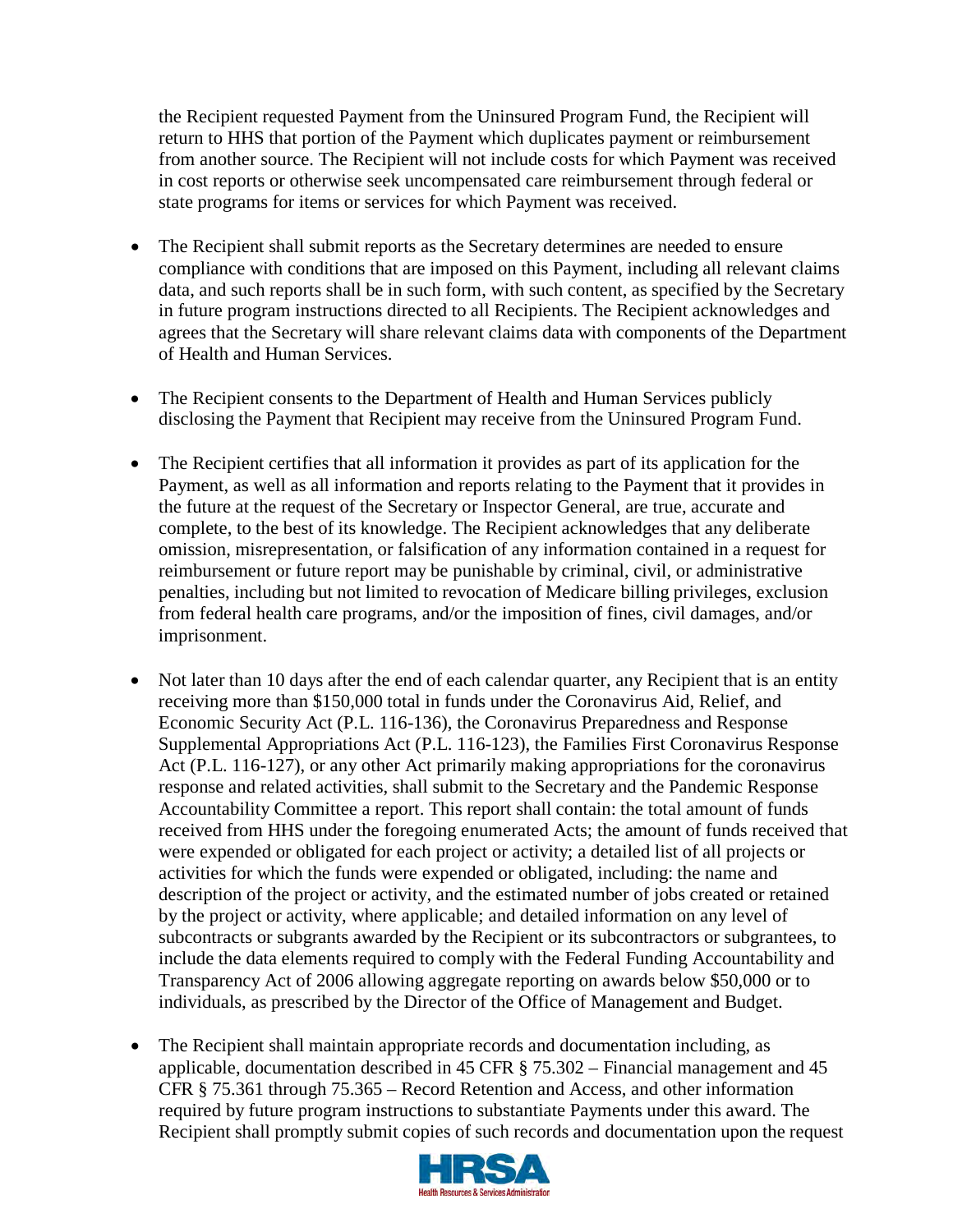of the Secretary, and Recipient agrees to fully cooperate in all audits the Secretary, Inspector General, or Pandemic Response Accountability Committee conducts to ensure compliance with these Terms and Conditions.

- The Recipient understands that non-compliance with any Term or Condition and all applicable statutes and regulations may result in administrative, civil, and/or criminal action being taken.
- The Recipient understands that failure to provide requested documentation may result in payments being denied and/or termination from the program.
- The Recipient agrees that all claims it submits will be full and complete (i.e., no interim bills or corrected claims). The Recipient acknowledges that all payments are final and there will be no adjustments.
- The Secretary will reimburse the Recipient generally at 100 percent of Medicare rates (including any amounts that would have been due to the provider as patient cost sharing) for the items and services that Respondent provided to Uninsured Individuals for which the Recipient submits claims to the Uninsured Program Fund unless otherwise noted. If there is no Medicare standard rate, a calculated average rate will be used. Exclusions from coverage and alternatives to where Medicare rates do not apply are outlined in the program details.
- The Recipient certifies that it will not engage in "balance billing" or charge any type of cost sharing for any items or services provided to Uninsured Individuals receiving a COVID-19 testing and/or testing related items, vaccination or care or treatment for a positive diagnosis of COVID-19 for which the Recipient receives a Payment from the Uninsured Program Fund. The Recipient must not sell or seek reimbursement from an Uninsured Individual for any COVID-19 vaccine and any adjuvant, syringes, needles, or other constituent products and ancillary supplies that the federal government provides at no cost to the Recipient. The Recipient shall consider Payment received from the Uninsured Program Fund to be payment in full for such COVID-19 testing and/or testing-related items, vaccine administration, care, or treatment.
- If the Recipient, prior to signing these Terms and Conditions, charged any Uninsured Individuals a fee relating to COVID-19 testing and/or testing related items, vaccine administration, care, or treatment for which the Recipient subsequently received a Payment from the Uninsured Program Fund, the Recipient will communicate to the Uninsured Individuals that they do not owe Recipient any money for the items or services relating to that COVID-19 test and/or test related items, vaccine administration, care, or treatment. If an Uninsured Individual paid the Recipient for any portion of such test and/or test related items, vaccine administration, care, or treatment, the Recipient will timely return the payment to the Uninsured Individual.

The following statutory provisions also apply:

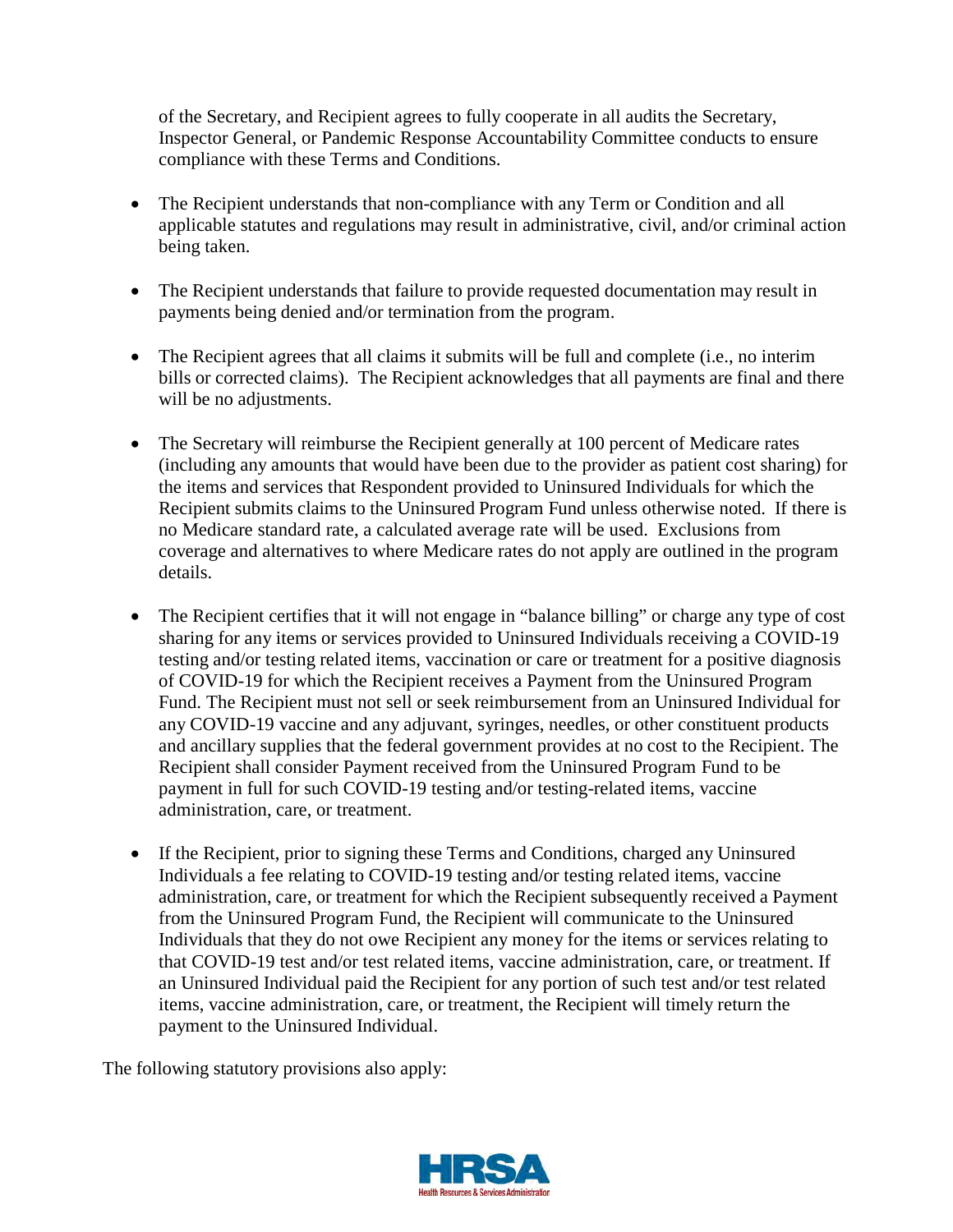# **General Provisions in FY 2020 Consolidated Appropriation**

**SEC. 202. Executive Pay.** None of the funds appropriated in this title shall be used to pay the salary of an individual, through a grant or other extramural mechanism, at a rate in excess of Executive Level II*:* 

**SEC. 210. Funding Prohibition for Gun Control Advocacy**. None of the funds made available in this title may be used, in whole or in part, to advocate or promote gun control.

## **SEC. 503. Lobbying**

(a) No part of any appropriation contained in this Act or transferred pursuant to section 4002 of Public Law 111–148 shall be used, other than for normal and recognized executive-legislative relationships, for publicity or propaganda purposes, for the preparation, distribution, or use of any kit, pamphlet, booklet, publication, electronic communication, radio, television, or video presentation designed to support or defeat the enactment of legislation before the Congress or any State or local legislature or legislative body, except in presentation to the Congress or any State or local legislature itself, or designed to support or defeat any proposed or pending regulation, administrative action, or order issued by the executive branch of any State or local government, except in presentation to the executive branch of any State or local government itself. (b) No part of any appropriation contained in this Act or transferred pursuant to section 4002 of Public Law 111–148 shall be used to pay the salary or expenses of any grant or contract recipient, or agent acting for such recipient, related to any activity designed to influence the enactment of legislation, appropriations, regulation, administrative action, or Executive order proposed or pending before the Congress or any State government, State legislature or local legislature or legislative body, other than for normal and recognized executive-legislative relationships or participation by an agency or officer of a State, local or tribal government in policymaking and administrative processes within the executive branch of that government. (c) The prohibitions in subsections (a) and (b) shall include any activity to advocate or promote any proposed, pending or future Federal, State or local tax increase, or any proposed, pending, or future requirement or restriction on any legal consumer product, including its sale or marketing, including

# **SEC. 506. Prohibits Use of Federal Funds for Abortions.**

but not limited to the advocacy or promotion of gun control.

(a) None of the funds appropriated in this Act, and none of the funds in any trust fund to which funds are appropriated in this Act, shall be expended for any abortion.

(b) None of the funds appropriated in this Act, and none of the funds in any trust fund to which funds are appropriated in this Act, shall be expended for health benefits coverage that includes coverage of abortion.

(c) The term ''health benefits coverage'' means the package of services covered by a managed care provider or organization pursuant to a contract or other arrangement.

## **SEC. 507 Limitations on Abortion Funding Prohibition**

(a) The limitations established in the preceding section shall not apply to an abortion—

- (1) if the pregnancy is the result of an act of rape or incest; or
- (2) in the case where a woman suffers from a physical disorder, physical injury, or physical illness,

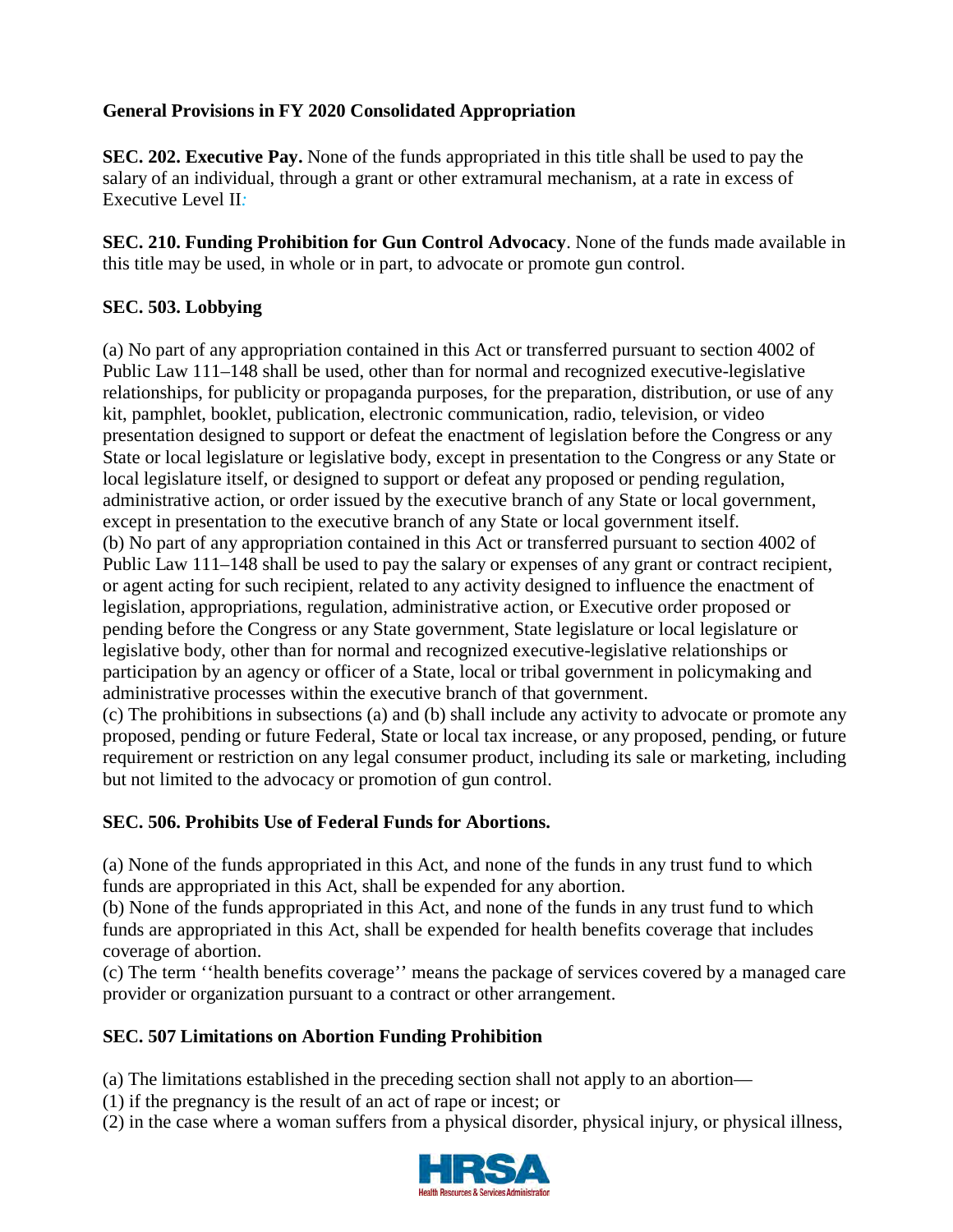including a life-endangering physical condition caused by or arising from the pregnancy itself, that would, as certified by a physician, place the woman in danger of death unless an abortion is performed.

(b) Nothing in the preceding section shall be construed as prohibiting the expenditure by a State, locality, entity, or private person of State, local, or private funds (other than a State's or locality's contribution of Medicaid matching funds).

(c) Nothing in the preceding section shall be construed as restricting the ability of any managed care provider from offering abortion coverage or the ability of a State or locality to contract separately with such a provider for such coverage with State funds (other than a State's or locality's contribution of Medicaid matching funds).

(d)(1) None of the funds made available in this Act may be made available to a Federal agency or program, or to a State or local government, if such agency, program, or government subjects any institutional or individual health care entity to discrimination on the basis that the health care entity does not provide, pay for, provide coverage of, or refer for abortions.

(2) In this subsection, the term ''health care entity'' includes an individual physician or other health care professional, a hospital, a provider-sponsored organization, a health maintenance organization, a health insurance plan, or any other kind of health care facility, organization, or plan.

# **SEC. 508. Prohibits Use of Funds for Embryo Research**

(a) None of the funds made available in this Act may be used for—

(1) the creation of a human embryo or embryos for research purposes; or

(2) research in which a human embryo or embryos are destroyed, discarded, or knowingly subjected to risk of injury or death greater than that allowed for research on fetuses in utero under 45 CFR 46.204(b) and section 498(b) of the Public Health Service Act (42 U.S.C. 289g(b)). (b) For purposes of this section, the term ''human embryo or embryos'' includes any organism, not protected as a human subject under 45 CFR 46 as of the date of the enactment of this Act, that is derived by fertilization, parthenogenesis, cloning, or any other means from one or more human gametes or human diploid cells.

# **SEC. 509. Prohibits Promotion of Legalization of Controlled Substances**

(a) None of the funds made available in this Act may be used for any activity that promotes the legalization of any drug or other substance included in schedule I of the schedules of controlled substances established by section 202 of the Controlled Substances Act except for normal and recognized executive-congressional communications.

(b) The limitation in subsection (a) shall not apply when there is significant medical evidence of a therapeutic advantage to the use of such drug or other substance or that federally sponsored clinical trials are being conducted to determine therapeutic advantage.

## **SEC. 515. (b) Prohibits Asking Candidates for Federal Scientific Advisory Committees Their Political Affiliations; Prohibits Distribution of Intentionally False Information**

(b) None of the funds made available in this Act may be used to disseminate information that is deliberately false or misleading.

## **SEC. 520. Pornography.**

(a) None of the funds made available in this Act may be used to maintain or establish a computer network unless such network blocks the viewing, downloading, and exchanging of pornography. (b) Nothing in subsection (a) shall limit the use of funds necessary for any Federal, State, tribal, or

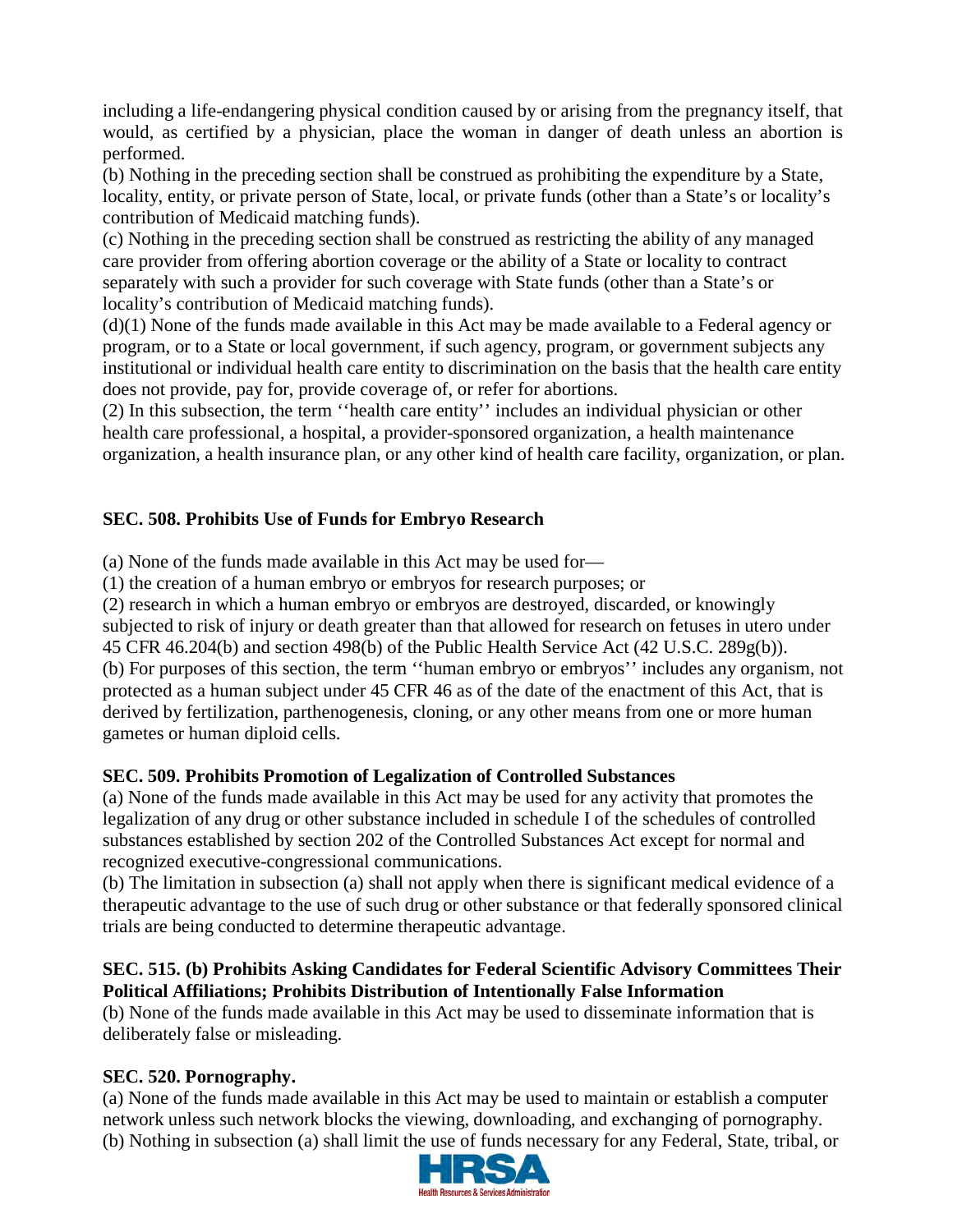local law enforcement agency or any other entity carrying out criminal investigations, prosecution, or adjudication activities.

**SEC. 521. Prohibits Funding ACORN or Its Affiliates or Subsidiaries.** None of the funds made available under this or any other Act, or any prior Appropriations Act, may be provided to the Association of Community Organizations for Reform Now (ACORN), or any of its affiliates, subsidiaries, allied organizations, or successors.

# **SEC. 527. Prohibits Federal Funding for Needle Exchange Except in Limited Circumstances.**

Notwithstanding any other provision of this Act, no funds appropriated in this Act shall be used to purchase sterile needles or syringes for the hypodermic injection of any illegal drug: *Provided*, That such limitation does not apply to the use of funds for elements of a program other than making such purchases if the relevant State or local health department, in consultation with the Centers for Disease Control and Prevention, determines that the State or local jurisdiction, as applicable, is experiencing, or is at risk for, a significant increase in hepatitis infections or an HIV outbreak due to injection drug use, and such program is operating in accordance with State and local law.

## **Government-wide General Provisions**

**SEC. 718. Propaganda.** No part of any appropriation contained in this or any other Act shall be used directly or indirectly, including by private contractor, for publicity or propaganda purposes within the United States not heretofore authorized by the Congress.

**SEC. 732. Privacy Act.** None of the funds made available in this Act may be used in contravention of section 552a of title 5, United States Code (popularly known as the Privacy Act), and regulations implementing that section.

# **SEC. 742. Confidentiality Agreements**.

(a) None of the funds appropriated or otherwise made available by this or any other Act may be available for a contract, grant, or cooperative agreement with an entity that requires employees or contractors of such entity seeking to report fraud, waste, or abuse to sign internal confidentiality agreements or statements prohibiting or otherwise restricting such employees or contactors from lawfully reporting such waste, fraud, or abuse to a designated investigative or law enforcement representative of a Federal department or agency authorized to receive such information.

(b) The limitation in subsection (a) shall not contravene requirements applicable to Standard Form 312, Form 4414, or any other form issued by a Federal department or agency governing the nondisclosure of classified information.

## **SEC. 743. Nondisclosure Agreements**

(a) No funds appropriated in this or any other Act may be used to implement or enforce the agreements in Standard Forms 312 and 4414 of the Government or any other nondisclosure policy, form, or agreement if such policy, form, or agreement does not contain the following provisions: "These provisions are consistent with and do not supersede, conflict with, or otherwise alter the employee obligations, rights, or liabilities created by existing statute or Executive order relating to (1) classified information, (2) communications to Congress, (3) the reporting to an Inspector

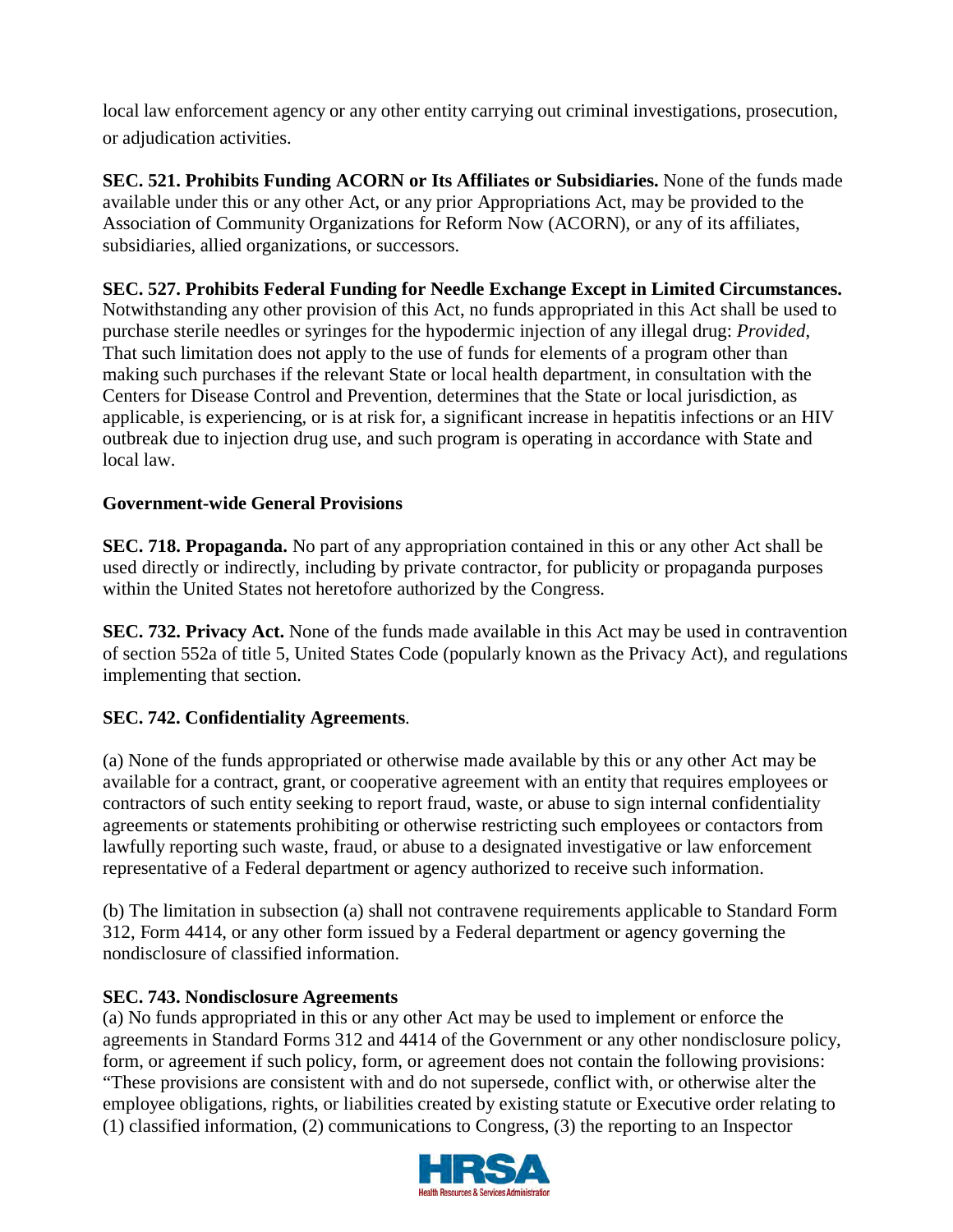General of a violation of any law, rule, or regulation, or mismanagement, a gross waste of funds, an

abuse of authority, or a substantial and specific danger to public health or safety, or (4) any other whistleblower protection. The definitions, requirements, obligations, rights, sanctions, and liabilities created by controlling Executive orders and statutory provisions are incorporated into this agreement and are controlling.": *Provided*, That notwithstanding the preceding provision of this section, a nondisclosure policy form or agreement that is to be executed by a person connected with the conduct of an intelligence or intelligence-related activity, other than an employee or officer of the United States Government, may contain provisions appropriate to the particular activity for which such document is to be used. Such form or agreement shall, at a minimum, require that the person will not disclose any classified information received in the course of such activity unless specifically authorized to do so by the United States Government. Such nondisclosure forms shall also make it clear that they do not bar disclosures to Congress, or to an authorized official of an executive agency or the Department of Justice, that are essential to reporting a substantial violation of law.

(b) A nondisclosure agreement may continue to be implemented and enforced notwithstanding subsection (a) if it complies with the requirements for such agreement that were in effect when the agreement was entered into.

(c) No funds appropriated in this or any other Act may be used to implement or enforce any agreement entered into during fiscal year 2014 which does not contain substantially similar language to that required in subsection (a).

**SEC. 744. Unpaid Federal Tax Liability**. None of the funds made available by this or any other Act may be used to enter into a contract, memorandum of understanding, or cooperative agreement with, make a grant to, or provide a loan or loan guarantee to, any corporation that has any unpaid Federal tax liability that has been assessed, for which all judicial and administrative remedies have been exhausted or have lapsed, and that is not being paid in a timely manner pursuant to an agreement with the authority responsible for collecting the tax liability, where the awarding agency is aware of the unpaid tax liability, unless a Federal agency has considered suspension or debarment of the corporation and has made a determination that this further action is not necessary to protect the interests of the Government.

**SEC. 745. Criminal Felony Limitation.** None of the funds made available by this or any other Act may be used to enter into a contract, memorandum of understanding, or cooperative agreement with, make a grant to, or provide a loan or loan guarantee to, any corporation that was convicted of a felony criminal violation under any Federal law within the preceding 24 months, where the awarding agency is aware of the conviction, unless a Federal agency has considered suspension or debarment of the corporation and has made a determination that this further action is not necessary to protect the interests of the Government.

## **Other Appropriations Provisions**

**42 U.S.C. 289d note** No funds appropriated under this Act or subsequent Departments of Labor, Health and Human Services, and Education, and Related Agencies Appropriations Acts shall be used by the National Institutes of Health, or any other Federal agency, or recipient of Federal funds on any project that entails the capture or procurement of chimpanzees obtained from the wild. For purposes of this section, the term 'recipient of Federal funds' includes private citizens, corporations, or other research institutions located outside of the United States that are recipients of Federal funds.

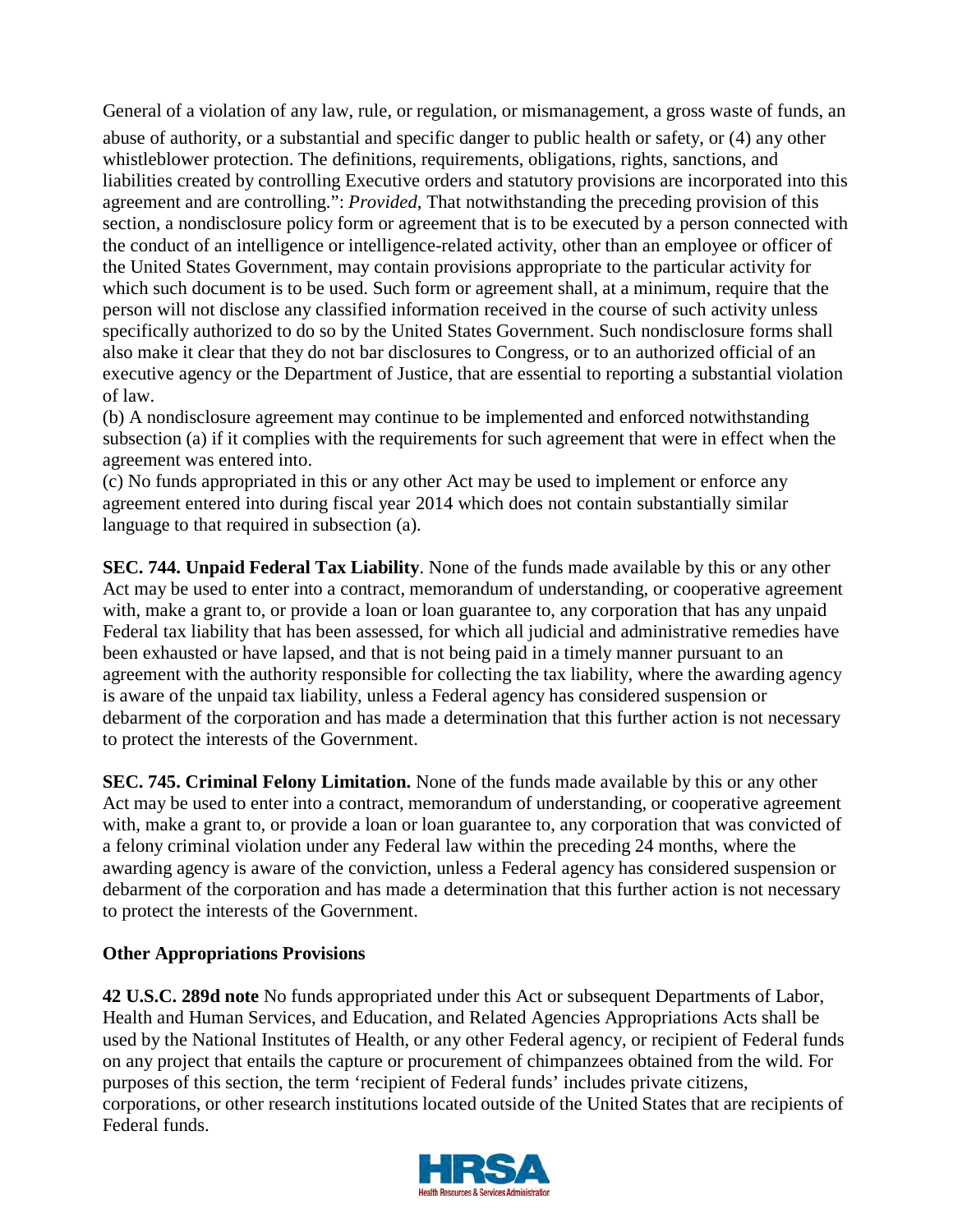# **Other Statutory Provisions**

## **Trafficking in Persons**

This award is subject to the requirements of Section 106(g) of the Trafficking Victims Protection Act of 2000, as amended (22 U.S.C. 7104)

## *a. Provisions applicable to a recipient that is a private entity.*

1. You as the recipient, your employees, subrecipients under this award, and subrecipients' employees may not

- i. Engage in severe forms of trafficking in persons during the period of time that the award is in effect;
- ii. Procure a commercial sex act during the period of time that the award is in effect; or

iii. Use forced labor in the performance of the award or subawards under the award.

2. We as the Federal awarding agency may unilaterally terminate this award, without penalty, if you or a subrecipient that is a private entity –

i. Is determined to have violated a prohibition in paragraph a.1 of this award term; or ii. Has an employee who is determined by the agency official authorized to terminate the award to have violated a prohibition in paragraph a.1 of this award term through conduct that is either-A. Associated with performance under this award; or

B. Imputed to you or the subrecipient using the standards and due process for imputing the conduct of an individual to an organization that are provided in 2 CFR part 180, "OMB Guidelines to Agencies on Governmentwide Debarment and Suspension (Nonprocurement)," as implemented by our agency at 2 CFR part 376.

# *b. Provision applicable to a recipient other than a private entity.*

We as the Federal awarding agency may unilaterally terminate this award, without penalty, if a subrecipient that is a private entity-

1. Is determined to have violated an applicable prohibition in paragraph a.1 of this award term; or

2. Has an employee who is determined by the agency official authorized to terminate the award to have violated an applicable prohibition in paragraph a.1 of this award term through conduct that is either

i. Associated with performance under this award; or

ii. Imputed to the subrecipient using the standards and due process for imputing the conduct of an individual to an organization that are provided in 2 CFR part 180, "OMB Guidelines to Agencies on Governmentwide Debarment and Suspension (Nonprocurement)," as implemented by our agency at 2 CFR part 376

# *c. Provisions applicable to any recipient.*

1. You must inform us immediately of any information you receive from any source alleging a violation of a prohibition in paragraph a.1 of this award term

2. Our right to terminate unilaterally that is described in paragraph a.2 or b of this section:

i. Implements section  $106(g)$  of the Trafficking Victims Protection Act of 2000 (TVPA), as amended (22 U.S.C. 7104(g)), and

ii. Is in addition to all other remedies for noncompliance that are available to us under this award.

3. You must include the requirements of paragraph a.1 of this award term in any subaward you make to a private entity.

*d. Definitions.* For purposes of this award term:

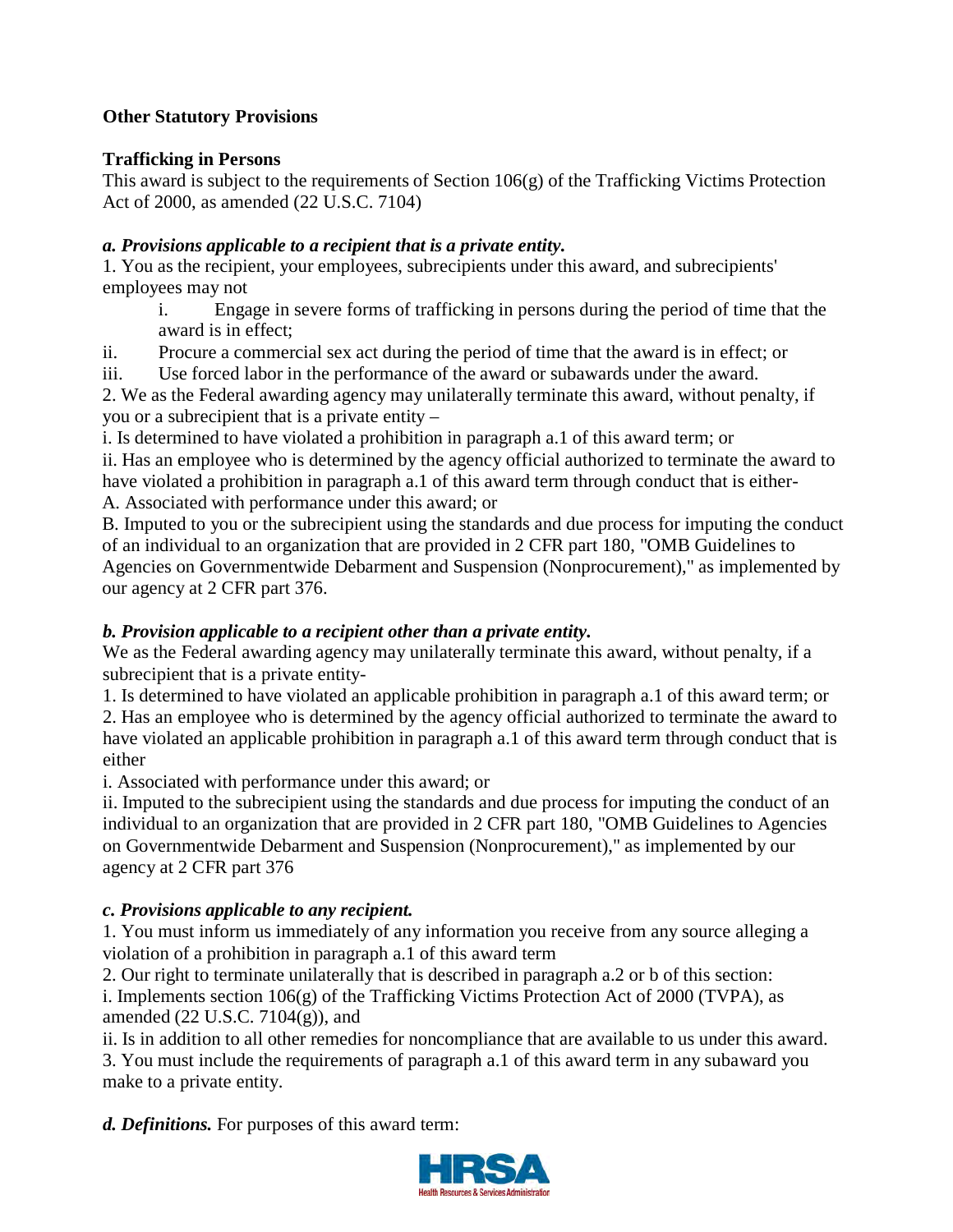1. "Employee" means either:

i. An individual employed by you or a subrecipient who is engaged in the performance of the project or program under this award; or

ii. Another person engaged in the performance of the project or program under this award and not compensated by you including, but not limited to, a volunteer or individual whose services are contributed by a third party as an in-kind contribution toward cost sharing or matching requirements.

2. "Forced labor" means labor obtained by any of the following methods: the recruitment, harboring, transportation, provision, or obtaining of a person for labor or services, through the use of force, fraud, or coercion for the purpose of subjection to involuntary servitude, peonage, debt bondage, or slavery.

3. "Private entity":

i. Means any entity other than a State, local government, Indian tribe, or foreign public entity, as those terms are defined in 2 CFR 175.25.

ii. Includes:

A. A nonprofit organization, including any nonprofit institution of higher education, hospital, or tribal organization other than one included in the definition of Indian tribe at 2 CFR 175.25(b). B A for-profit organization.

4. "Severe forms of trafficking in persons," "commercial sex act," and "coercion" have the meanings given at section 103 of the TVPA, as amended (22 U.S.C. 7102)

## **Whistleblower Protections**

You are hereby given notice that the 48 CFR section 3.908, implementing section 828, entitled "Pilot

Program for Enhancement of Contractor Employee Whistleblower protections," of the National Defense Authorization Act (NDAA) for Fiscal Year (FY) 2013 (Pub. L. 112-239, enacted January 2,

2013) applies to this award.

# **Human Subjects Protections**

If any activities under this project will involve human subjects in any research activities, you must provide satisfactory assurance of compliance with the participant protection requirement of the HHS/OASH Office of Human Research Protection (OHRP) prior to implementation of those research components. This assurance should be submitted to the OHRP in accordance with the appropriate regulations.

## **Fraud, Abuse and Waste**:

The HHS Inspector General accepts tips and complaints from all sources about potential fraud, waste, abuse, and mismanagement in Department of Health and Human Services' programs. Your information will be reviewed promptly by a professional staff member. Due to the high volume of information that they receive, they are unable to reply to submissions. You may reach the OIG through various channels.

Internet: https://forms.oig.hhs.gov/hotlineoperations/index.aspx

Phone: 1-800-HHS-TIPS (1-800-447-8477) Mail: US Department of Health and Human Services Office of Inspector General ATTN: OIG HOTLINE OPERATIONS PO Box 23489